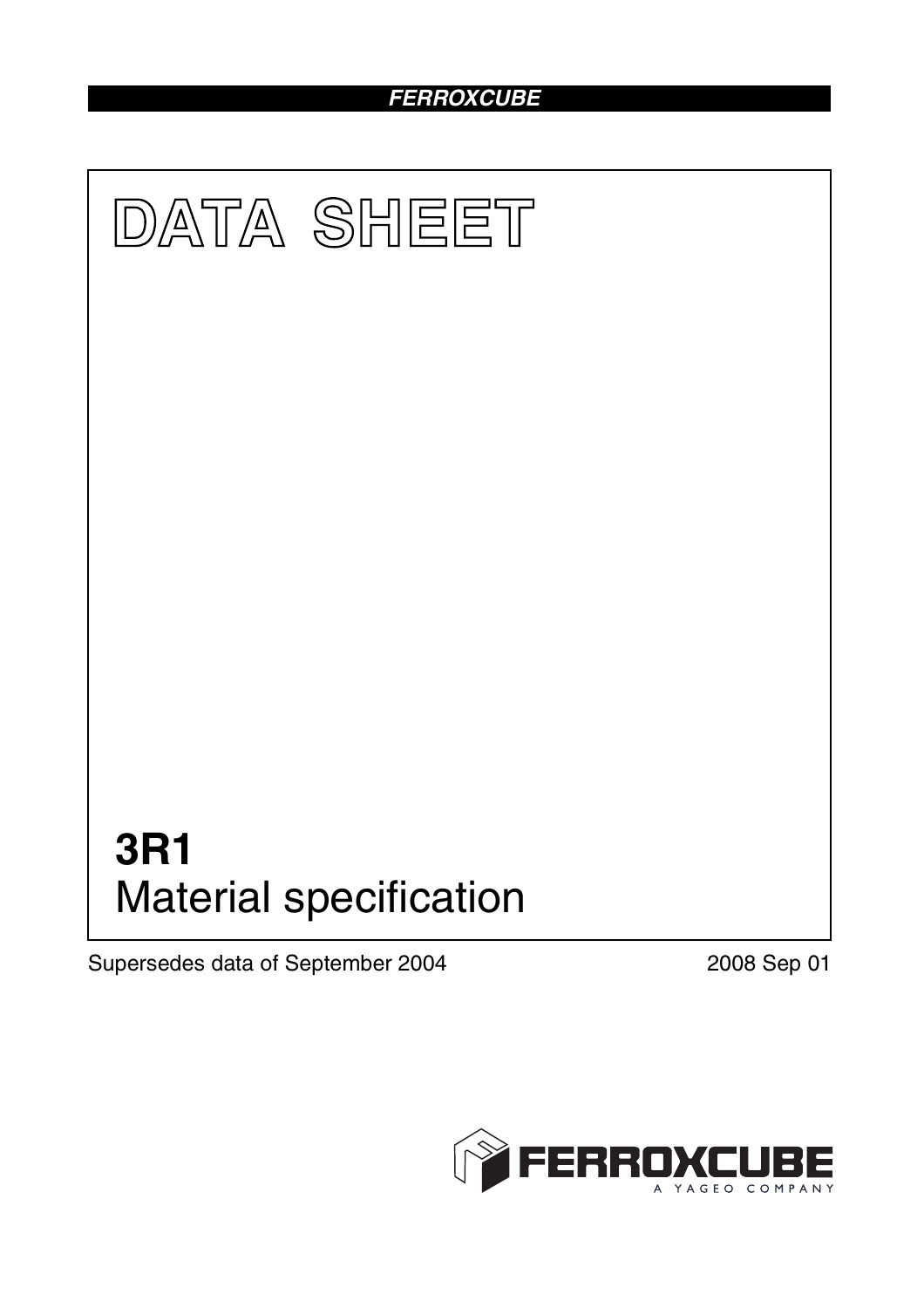# Material specification 3R1

### **3R1 SPECIFICATIONS**

MnZn ferrite with a nearly rectangular hysteresis loop for use in magnetic regulators/amplifiers.

| <b>SYMBOL</b> | <b>CONDITIONS</b>                 | <b>VALUE</b>   | <b>UNIT</b>       |
|---------------|-----------------------------------|----------------|-------------------|
| $\mu_i$       | 25 °C; ≤10 kHz;<br>$0.25$ mT      | 800 ± 20%      |                   |
| B             | 25 °C; 10 kHz;<br>1200 A/m        | $\approx 410$  | mT                |
|               | 100 °C; 10 kHz;<br>1200 A/m       | $\approx 340$  |                   |
| $B_r$         | from 1 kA/m:<br>25 °C             | $\geq 310$     | mT                |
|               | from $1$ kA/m;<br>100 $\degree$ C | $\geq$ 220     |                   |
| $H_c$         | from 1 kA/m;<br>25 °C             | $\leq 52$      | A/m               |
|               | from 1 kA/m;<br>100 °C            | $\leq$ 23      |                   |
| ρ             | DC; 25 $\degree$ C                | $\approx 10^3$ | $\Omega$ m        |
| $T_{\rm C}$   |                                   | $\geq$ 230     | $^{\circ}C$       |
| density       |                                   | $\approx 4700$ | kg/m <sup>3</sup> |







*handbook, halfpage* <sup>5000</sup>

1000

2000

3000

4000  $\mu_i$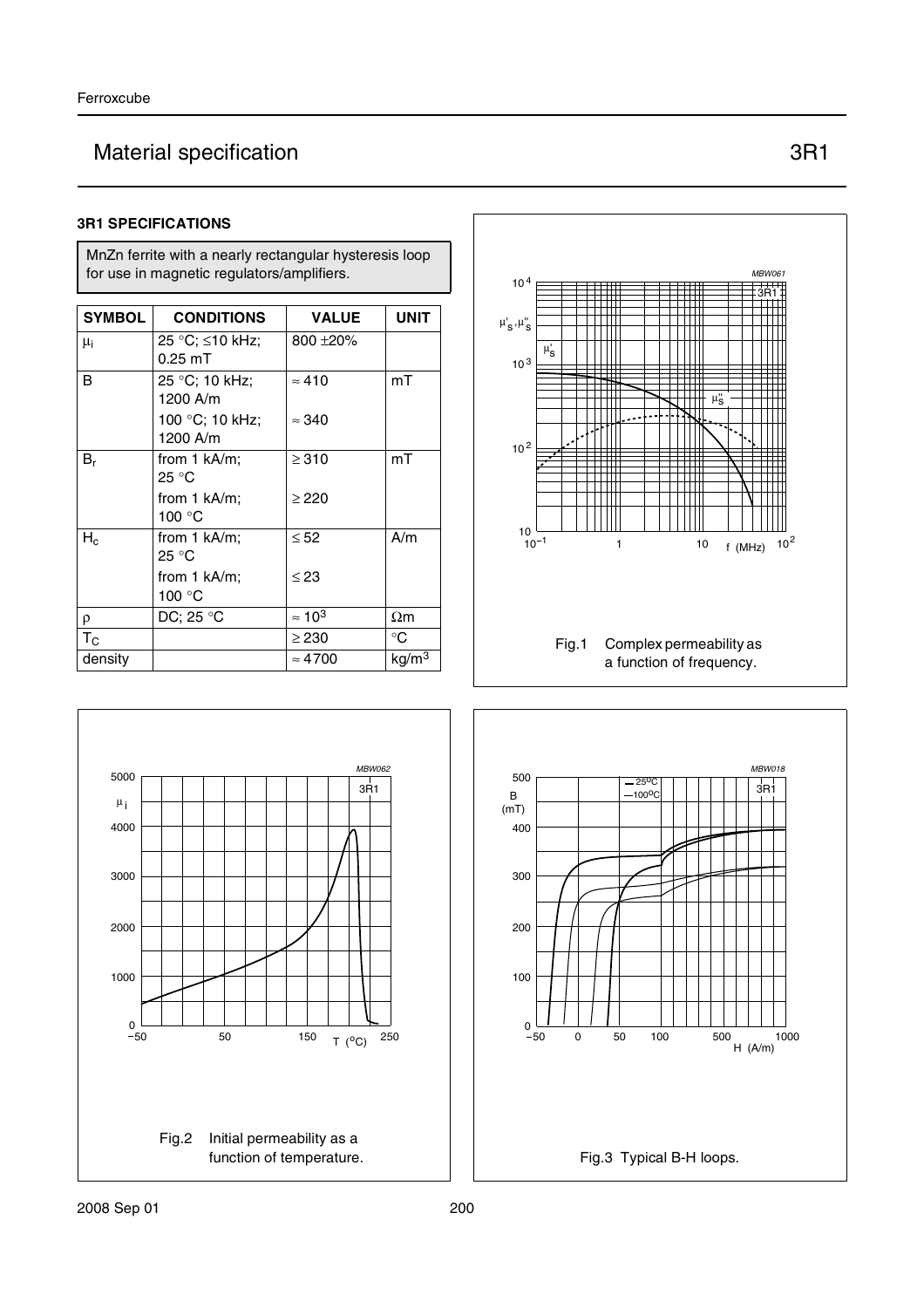## Material specification 3R1

## Fig.4 Specific power loss as a function of peak flux density with frequency as a parameter. *handbook, halfpage MBW001* 1 10  $10^2$   $\hat{B}$  (mT)  $10^3$ 10 10 <sup>4</sup> Pv  $(kW/m<sup>3</sup>)$ 3R1  $10<sup>2</sup>$ 10 <sup>3</sup> 1 MHz  $400$  $10^{-1}$ 25 kHz 100 kHz

#### **Remark:**

When 3R1 ring cores are driven exactly at their natural mechanical resonant frequencies a magneto-elastic resonance will occur. With large flux excursions and no mechanical damping, amplitudes can become so high that the maximum tensile stress of the ferrite is exceeded. Cracks or even breakage of the ring core could be the result. It is advised not to drive the toroidal cores at their radial resonant frequencies or even subharmonics (e.g. half this resonant frequency).

Resonant frequencies can be calculated for any ring core with the following simple formula:

$$
f_r = \frac{5700}{\pi \left(\frac{D_o + D_i}{2}\right)} \quad \text{kHz}
$$

where:

 $f =$  radial resonant frequency (kHz)

 $D<sub>o</sub>$  = outside diameter (mm)

 $D_i$  = inside diameter (mm).